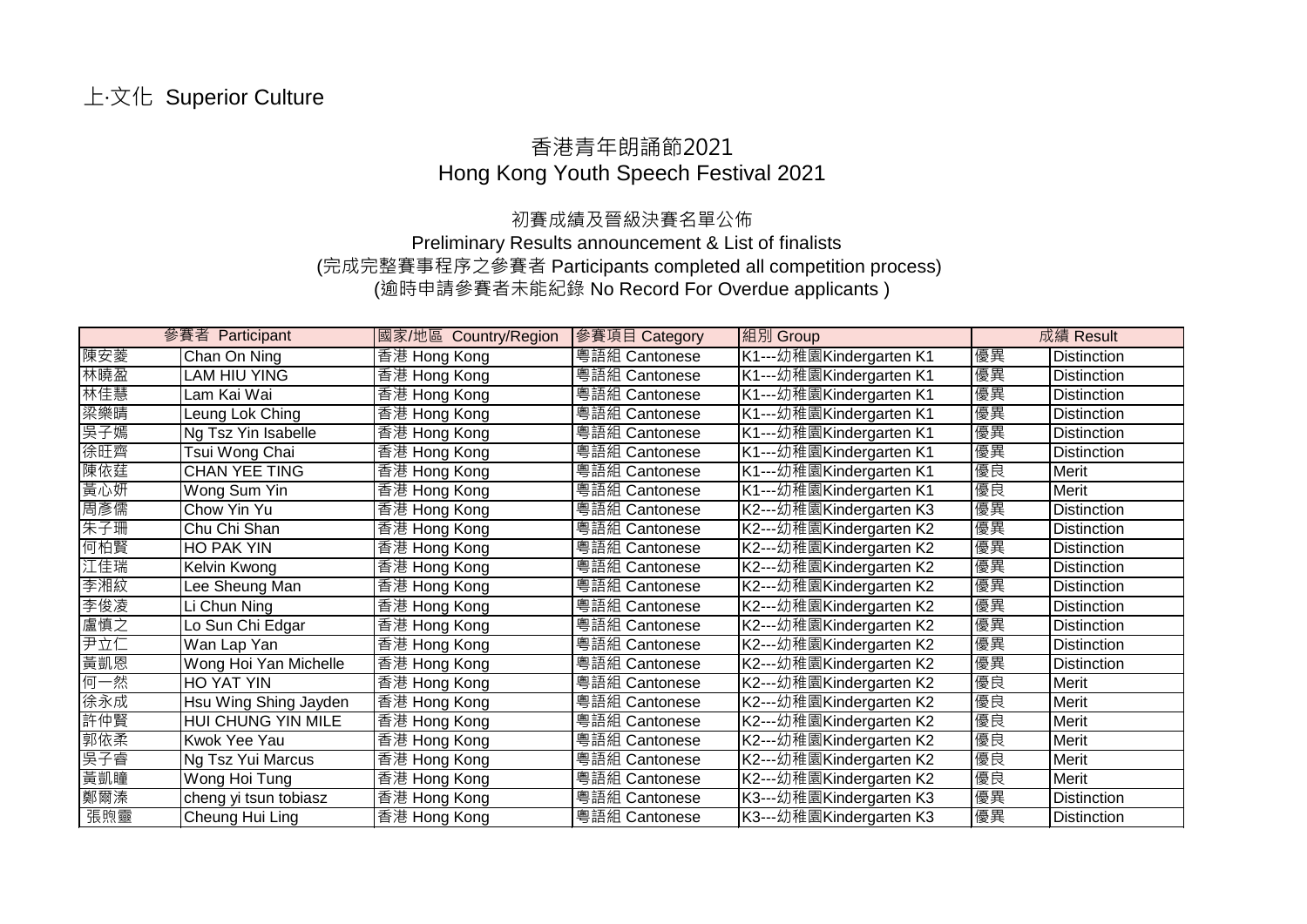| 張悦寧 | Cheung Yuet Ning                   | 香港 Hong Kong | 粤語組 Cantonese | K3---幼稚園Kindergarten K3   | 優異 | <b>Distinction</b> |
|-----|------------------------------------|--------------|---------------|---------------------------|----|--------------------|
| 錢杰姍 | Chin Kit Shan                      | 香港 Hong Kong | 粵語組 Cantonese | K3---幼稚園Kindergarten K3   | 優異 | <b>Distinction</b> |
| 鍾卓穎 | Chung Cheuk Wing                   | 香港 Hong Kong | 粵語組 Cantonese | K3---幼稚園Kindergarten K3   | 優異 | <b>Distinction</b> |
| 向慧蕎 | Heung Wai Kiu                      | 香港 Hong Kong | 粵語組 Cantonese | K3---幼稚園Kindergarten K3   | 優異 | <b>Distinction</b> |
| 鄺奕濡 | Kwong Yik Yu Emma                  | 香港 Hong Kong | 粵語組 Cantonese | K3---幼稚園Kindergarten K3   | 優異 | <b>Distinction</b> |
| 劉映蕎 | Lau Ying Kiu                       | 香港 Hong Kong | 粵語組 Cantonese | K3---幼稚園Kindergarten K3   | 優異 | Distinction        |
| 李家銘 | Lee Ka Ming                        | 香港 Hong Kong | 粵語組 Cantonese | K3---幼稚園Kindergarten K3   | 優異 | <b>Distinction</b> |
| 廖家春 | Lui Ka Chun                        | 香港 Hong Kong | 粵語組 Cantonese | K3---幼稚園Kindergarten K3   | 優異 | <b>Distinction</b> |
| 徐斯洛 | Tsui Sze Lok                       | 香港 Hong Kong | 粵語組 Cantonese | K3---幼稚園Kindergarten K3   | 優異 | <b>Distinction</b> |
| 關悦翹 | Kwan Yuet Kiu                      | 香港 Hong Kong | 粵語組 Cantonese | K3---幼稚園Kindergarten K3   | 優良 | Merit              |
| 林欣玲 | Lam Yan Ling                       | 香港 Hong Kong | 粵語組 Cantonese | K3---幼稚園Kindergarten K3   | 優良 | <b>Merit</b>       |
| 李駿狄 | Lee Chun Tik                       | 香港 Hong Kong | 粵語組 Cantonese | K3---幼稚園Kindergarten K3   | 優良 | Merit              |
| 陸如茵 | LUK YU YAN                         | 香港 Hong Kong | 粵語組 Cantonese | K3---幼稚園Kindergarten K3   | 優良 | Merit              |
| 楊棹森 | Yeung Cheuk Sum                    | 香港 Hong Kong | 粵語組 Cantonese | K3---幼稚園Kindergarten K3   | 優良 | Merit              |
| 洪惠玲 | Hung Wai Ling                      | 香港 Hong Kong | 粵語組 Cantonese | P1---小學 Primary School P1 | 優異 | <b>Distinction</b> |
| 劉婉菁 | Lau Yun Ching                      | 香港 Hong Kong | 粵語組 Cantonese | P1---小學 Primary School P1 | 優異 | <b>Distinction</b> |
| 吳珮雯 | Ng Pui Man                         | 香港 Hong Kong | 粵語組 Cantonese | P1---小學 Primary School P1 | 優異 | Distinction        |
| 黃俊傑 | Wong Chun Kit                      | 香港 Hong Kong | 粵語組 Cantonese | P1---小學 Primary School P1 | 優異 | <b>Distinction</b> |
| 黃瓊文 | Wong King Man                      | 香港 Hong Kong | 粵語組 Cantonese | P1---小學 Primary School P1 | 優異 | Distinction        |
| 葉恩語 | YIP YAN YU                         | 香港 Hong Kong | 粵語組 Cantonese | P1---小學 Primary School P1 | 優異 | <b>Distinction</b> |
| 黃柏珠 | Wong Pak Chu                       | 香港 Hong Kong | 粵語組 Cantonese | P1---小學 Primary School P1 | 優良 | Merit              |
| 葉海霖 | Yip Hoi Lam                        | 香港 Hong Kong | 粵語組 Cantonese | P1---小學 Primary School P1 | 優良 | Merit              |
| 鄭珈鏗 | Cheng Ka Hang                      | 香港 Hong Kong | 粵語組 Cantonese | P2---小學 Primary School P2 | 優異 | <b>Distinction</b> |
| 鄭爾淳 | cheng yi shun delphia              | 香港 Hong Kong | 粵語組 Cantonese | P2---小學 Primary School P2 | 優異 | Distinction        |
| 張昇臻 | Cheung Sing Chun                   | 香港 Hong Kong | 粵語組 Cantonese | P2---小學 Primary School P2 | 優異 | <b>Distinction</b> |
| 馮姿瑩 | Fung Chi Ying                      | 香港 Hong Kong | 粵語組 Cantonese | P2---小學 Primary School P2 | 優異 | Distinction        |
| 洪浩浚 | <b>HUNG HO TSUN</b>                | 香港 Hong Kong | 粵語組 Cantonese | P2---小學 Primary School P2 | 優異 | Distinction        |
| 江佳羽 | Kwong Kai Yu                       | 香港 Hong Kong | 粵語組 Cantonese | P2---小學 Primary School P2 | 優異 | Distinction        |
| 賴婷霖 | Lai Ting Lam                       | 香港 Hong Kong | 粵語組 Cantonese | P2---小學 Primary School P2 | 優異 | Distinction        |
| 譚凱彤 | TAM HOI TUNG CLAUDIA  香港 Hong Kong |              | 粵語組 Cantonese | P2---小學 Primary School P2 | 優良 | Merit              |
| 鄭珈浠 | Cheng Ka Hei                       | 香港 Hong Kong | 粵語組 Cantonese | P4---小學 Primary School P4 | 優異 | <b>Distinction</b> |
| 植珮嘉 | CHICK PUI KA (PAISLEY)             | 香港 Hong Kong | 粵語組 Cantonese | P4---小學 Primary School P4 | 優異 | Distinction        |
| 徐芷晴 | Chui Chi Ching                     | 香港 Hong Kong | 粵語組 Cantonese | P4---小學 Primary School P4 | 優異 | <b>Distinction</b> |
| 何乃強 | Ho Lai Keung                       | 香港 Hong Kong | 粵語組 Cantonese | P4---小學 Primary School P4 | 優異 | Distinction        |
| 李行知 | Li Hang Chi                        | 香港 Hong Kong | 粵語組 Cantonese | P4---小學 Primary School P4 | 優異 | Distinction        |
| 伍葆進 | Ng Bo Chun Angus                   | 香港 Hong Kong | 粤語組 Cantonese | P4---小學 Primary School P4 | 優異 | <b>Distinction</b> |
| 冼悦芙 | SIN YUET FU                        | 香港 Hong Kong | 粵語組 Cantonese | P4---小學 Primary School P4 | 優異 | Distinction        |
| 陳倫軍 | Chan Lun Kwan                      | 香港 Hong Kong | 粵語組 Cantonese | P4---小學 Primary School P4 | 優良 | Merit              |
| 陸靖軒 | LUK CHING HIN                      | 香港 Hong Kong | 粵語組 Cantonese | P4---小學 Primary School P4 | 優良 | Merit              |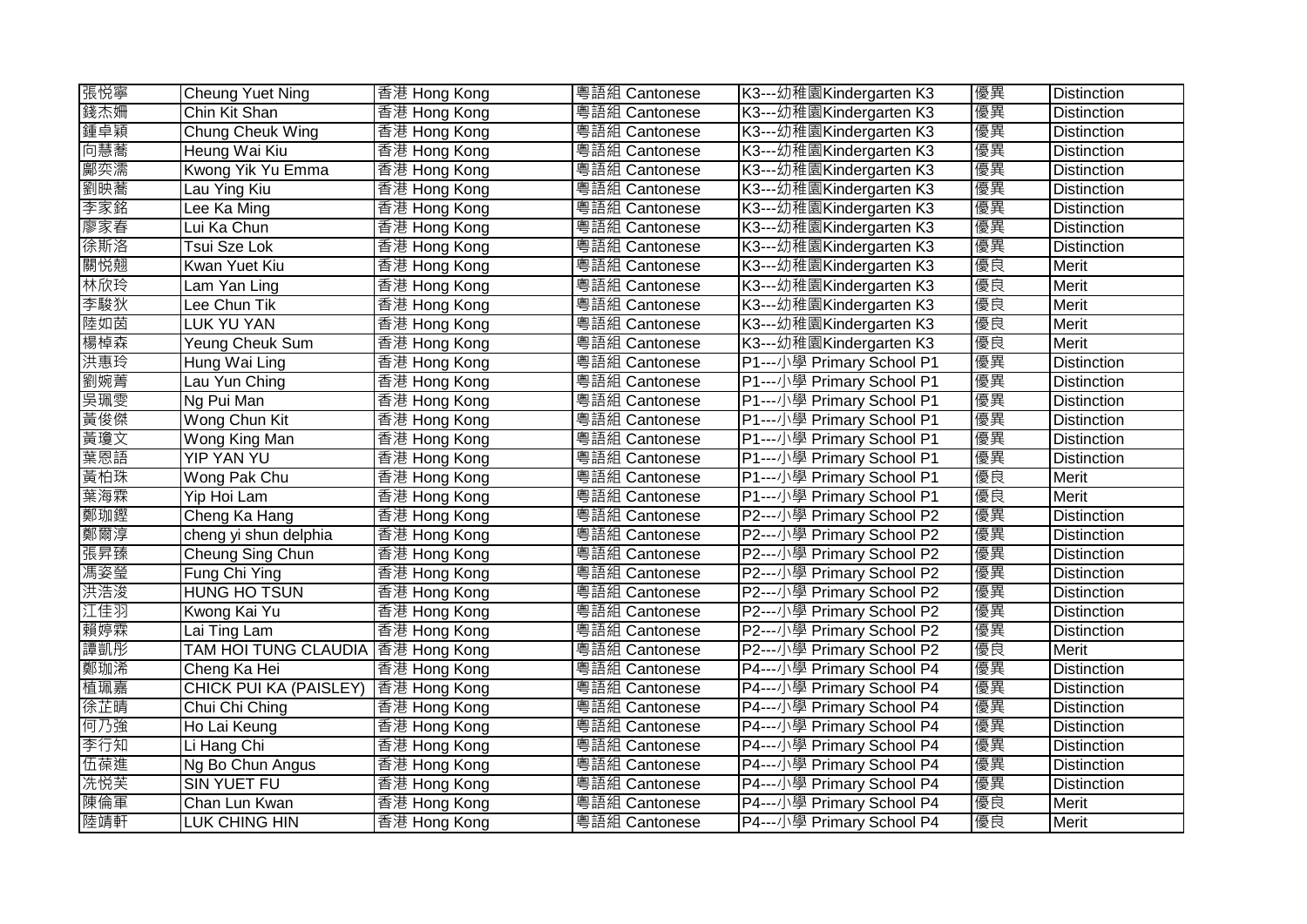| 陳可盈  | Chan Ho Ying             | 香港 Hong Kong | 粵語組 Cantonese | P5---小學 Primary School P5   | 優異 | <b>Distinction</b> |
|------|--------------------------|--------------|---------------|-----------------------------|----|--------------------|
| 陳信諾  | <b>CHAN SHUN NOK</b>     | 香港 Hong Kong | 粵語組 Cantonese | P5---小學 Primary School P5   | 優異 | <b>Distinction</b> |
| 陳霆熹  | <b>CHAN TING HEI</b>     | 香港 Hong Kong | 粵語組 Cantonese | P5---小學 Primary School P5   | 優異 | Distinction        |
| 陳庭軒  | Chan Ting Hin            | 香港 Hong Kong | 粵語組 Cantonese | P5---小學 Primary School P5   | 優異 | <b>Distinction</b> |
| 鄭思晴  | Cheng Sze Ching          | 香港 Hong Kong | 粵語組 Cantonese | P5---小學 Primary School P5   | 優異 | <b>Distinction</b> |
| 陸昕芝  | Luk Yan Chi              | 香港 Hong Kong | 粤語組 Cantonese | P5---小學 Primary School P5   | 優異 | <b>Distinction</b> |
| 袁匡庭  | <b>YUEN HONG TING</b>    | 香港 Hong Kong | 粵語組 Cantonese | P5---小學 Primary School P5   | 優異 | <b>Distinction</b> |
| 賴駿浩  | Lai Junhao               | 香港 Hong Kong | 粵語組 Cantonese | P5---小學 Primary School P5   | 優良 | Merit              |
| 雷欽淇  | <b>LEI YAM KI</b>        | 香港 Hong Kong | 粤語組 Cantonese | P5---小學 Primary School P5   | 優良 | Merit              |
| 梁柏豪  | Leung Pak Ho             | 香港 Hong Kong | 粵語組 Cantonese | P5---小學 Primary School P5   | 優良 | <b>Merit</b>       |
| 周樂謙  | CHOW LOK HIM             | 香港 Hong Kong | 粵語組 Cantonese | P6---小學 Primary School P6   | 優異 | <b>Distinction</b> |
| 何柏謙  | Ho Pak Him Ethan         | 香港 Hong Kong | 粤語組 Cantonese | P6---小學 Primary School P6   | 優異 | <b>Distinction</b> |
| 王康華  | Wong Hong Wa             | 香港 Hong Kong | 粵語組 Cantonese | P6---小學 Primary School P7   | 優異 | Distinction        |
| 黃殷祈  | <b>WONG YAN KI</b>       | 香港 Hong Kong | 粤語組 Cantonese | P6---小學 Primary School P6   | 優異 | <b>Distinction</b> |
| 黃繹軒  | <b>WONG YIK HIN HUGO</b> | 香港 Hong Kong | 粤語組 Cantonese | P6---小學 Primary School P6   | 優異 | <b>Distinction</b> |
| 楊淇皓  | YEUNG QI HAO             | 香港 Hong Kong | 粵語組 Cantonese | P6---小學 Primary School P6   | 優異 | <b>Distinction</b> |
| 黃俊杰  | Wong Chun kit            | 香港 Hong Kong | 粵語組 Cantonese | P6---小學 Primary School P6   | 優良 | Merit              |
| 梁曉銘  | Leung hiu ming           | 香港 Hong Kong | 粵語組 Cantonese | S1---中學 Secondary School S1 | 優異 | <b>Distinction</b> |
| 陳柏偉  | Chan Pak Wai             | 香港 Hong Kong | 粤語組 Cantonese | S2---中學 Secondary School S2 | 優異 | <b>Distinction</b> |
| 林曉晴  | LAM HIU CHING            | 香港 Hong Kong | 粵語組 Cantonese | S2---中學 Secondary School S2 | 優異 | <b>Distinction</b> |
| 吳惠山  | Ng Wai Shan              | 香港 Hong Kong | 粵語組 Cantonese | S2---中學 Secondary School S2 | 優異 | <b>Distinction</b> |
| 郭淽柔  | <b>KWOK CHI YAU</b>      | 香港 Hong Kong | 粵語組 Cantonese | S3---中學 Secondary School S3 | 優良 | Merit              |
| 溫田麗雲 | WAN TIN LAI WAN          | 香港 Hong Kong | 粤語組 Cantonese | S4---中學 Secondary School S4 | 優異 | <b>Distinction</b> |
| 陸樂儀  | LUK LOK YEE              | 香港 Hong Kong | 粵語組 Cantonese | S5---中學 Secondary School S5 | 優異 | Distinction        |
| 吳子軒  | Ng Tsz Hin               | 香港 Hong Kong | 粤語組 Cantonese | S5---中學 Secondary School S5 | 優良 | Merit              |
| 袁靖桐  | <b>Yuen Ching Tung</b>   | 香港 Hong Kong | 粵語組 Cantonese | S5---中學 Secondary School S5 | 優良 | <b>Merit</b>       |
| 鄭梓希  | Cheng Andrina Tsz Hay    | 香港 Hong Kong | 普通話組 Mandarin | K1---幼稚園Kindergarten K1     | 優異 | <b>Distinction</b> |
| 趙柏勳  | Chui Pak Fun             | 香港 Hong Kong | 普通話組 Mandarin | K1---幼稚園Kindergarten K1     | 優異 | <b>Distinction</b> |
| 楊耿宣  | Jason Yeung              | 香港 Hong Kong | 普通話組 Mandarin | K1---幼稚園Kindergarten K1     | 優異 | <b>Distinction</b> |
| 劉惠婷  | Lau Wai Ting             | 香港 Hong Kong | 普通話組 Mandarin | K1---幼稚園Kindergarten K1     | 優異 | <b>Distinction</b> |
| 吳子嫣  | Ng Tsz Yin Isabelle      | 香港 Hong Kong | 普通話組 Mandarin | K1---幼稚園Kindergarten K1     | 優異 | <b>Distinction</b> |
| 黃薇   | Wong Mei                 | 香港 Hong Kong | 普通話組 Mandarin | K1---幼稚園Kindergarten K1     | 優異 | <b>Distinction</b> |
| 王偉財  | Wong Wai Choi            | 香港 Hong Kong | 普通話組 Mandarin | K1---幼稚園Kindergarten K1     | 優異 | <b>Distinction</b> |
| 利韋彤  | LEE WAI TUNG HAZEL       | 香港 Hong Kong | 普通話組 Mandarin | K1---幼稚園Kindergarten K1     | 優良 | Merit              |
| 蘇庭樟  | SO Brendan               | 香港 Hong Kong | 普通話組 Mandarin | K1---幼稚園Kindergarten K1     | 優良 | Merit              |
| 蔡智仁  | Choi Chi Yan             | 香港 Hong Kong | 普通話組 Mandarin | K2---幼稚園Kindergarten K2     | 優異 | Distinction        |
| 周秋萍  | Chow Chou Ping           | 香港 Hong Kong | 普通話組 Mandarin | K2---幼稚園Kindergarten K2     | 優異 | <b>Distinction</b> |
| 羅穎陶  | Law Ringtal              | 香港 Hong Kong | 普通話組 Mandarin | K2---幼稚園Kindergarten K2     | 優異 | <b>Distinction</b> |
| 吳平善  | Ng Ping Sin              | 香港 Hong Kong | 普通話組 Mandarin | K2---幼稚園Kindergarten K2     | 優異 | <b>Distinction</b> |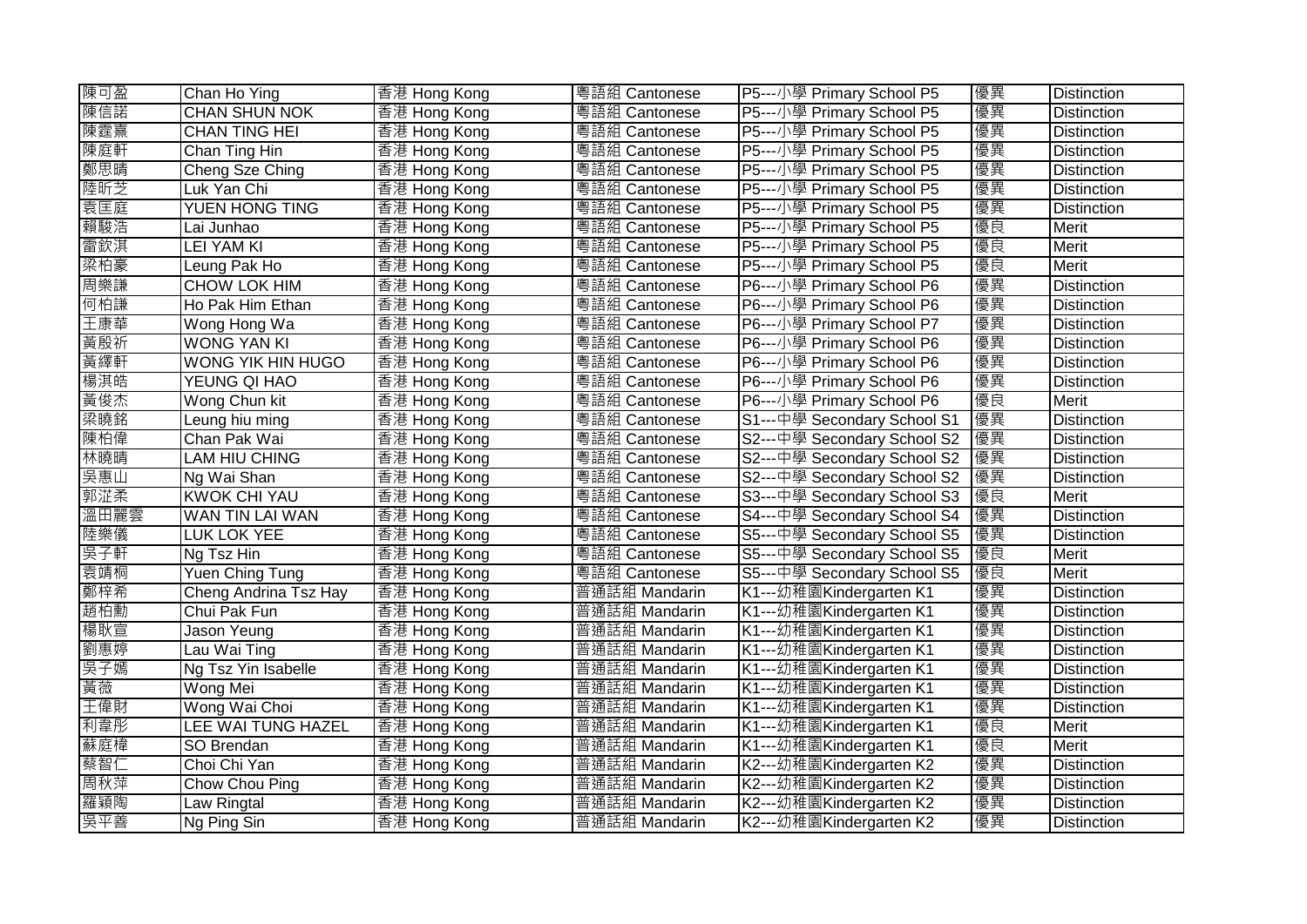| 湯蕊  | <b>Tong Yui</b>         | 香港 Hong Kong | 普通話組 Mandarin | K2---幼稚園Kindergarten K2   | 優異 | <b>Distinction</b> |
|-----|-------------------------|--------------|---------------|---------------------------|----|--------------------|
| 黃凱恩 | Wong Hoi Yan            | 香港 Hong Kong | 普通話組 Mandarin | K2---幼稚園Kindergarten K2   | 優異 | <b>Distinction</b> |
| 黃建毓 | Wong Kin Yuk            | 香港 Hong Kong | 普通話組 Mandarin | K2---幼稚園Kindergarten K2   | 優異 | Distinction        |
| 陳駿昇 | Chan Chun Sing Jason    | 香港 Hong Kong | 普通話組 Mandarin | K2---幼稚園Kindergarten K2   | 優良 | <b>Merit</b>       |
| 曹敬謙 | Cho King Him            | 香港 Hong Kong | 普通話組 Mandarin | K2---幼稚園Kindergarten K2   | 優良 | Merit              |
| 莊逸昇 | Chong Yat Sing          | 香港 Hong Kong | 普通話組 Mandarin | K2---幼稚園Kindergarten K2   | 優良 | Merit              |
| 馮濼悠 | <b>FUNG LOK YAU</b>     | 香港 Hong Kong | 普通話組 Mandarin | K2---幼稚園Kindergarten K2   | 優良 | <b>Merit</b>       |
| 李朗祺 | Kayton Lee              | 香港 Hong Kong | 普通話組 Mandarin | K2---幼稚園Kindergarten K2   | 優良 | Merit              |
| 黎嚴  | <b>LAI YIM</b>          | 香港 Hong Kong | 普通話組 Mandarin | K2---幼稚園Kindergarten K2   | 優良 | Merit              |
| 吳子睿 | Ng Tsz Yui Marcus       | 香港 Hong Kong | 普通話組 Mandarin | K2---幼稚園Kindergarten K2   | 優良 | Merit              |
| 謝康尚 | Sheh Hong Sheung        | 香港 Hong Kong | 普通話組 Mandarin | K2---幼稚園Kindergarten K2   | 優良 | <b>Merit</b>       |
| 戴筠兒 | <b>TAI MAEGAN GRACE</b> | 香港 Hong Kong | 普通話組 Mandarin | K2---幼稚園Kindergarten K2   | 優良 | Merit              |
| 鄧竣升 | Tang Chun Sing          | 香港 Hong Kong | 普通話組 Mandarin | K2---幼稚園Kindergarten K2   | 優良 | Merit              |
| 袁浩天 | Yuen Ho Tin Horus       | 香港 Hong Kong | 普通話組 Mandarin | K2---幼稚園Kindergarten K2   | 優良 | <b>Merit</b>       |
| 陳思妤 | Chan Sie Yu             | 香港 Hong Kong | 普通話組 Mandarin | K3---幼稚園Kindergarten K3   | 優異 | <b>Distinction</b> |
| 張芷榕 | CHEUNG TSZ YUNG         | 香港 Hong Kong | 普通話組 Mandarin | K3---幼稚園Kindergarten K3   | 優異 | <b>Distinction</b> |
| 霍芊悠 | FOK CHIN YAU            | 香港 Hong Kong | 普通話組 Mandarin | K3---幼稚園Kindergarten K3   | 優異 | <b>Distinction</b> |
| 黎莉婷 | Lai Li Ting             | 香港 Hong Kong | 普通話組 Mandarin | K3---幼稚園Kindergarten K3   | 優異 | <b>Distinction</b> |
| 沈淑玲 | Sum Suk Ling            | 香港 Hong Kong | 普通話組 Mandarin | K3---幼稚園Kindergarten K3   | 優異 | Distinction        |
| 謝孟希 | Tse Mang Hei            | 香港 Hong Kong | 普通話組 Mandarin | K3---幼稚園Kindergarten K3   | 優異 | <b>Distinction</b> |
| 黃詠暄 | Wong Wing Huen          | 香港 Hong Kong | 普通話組 Mandarin | K3---幼稚園Kindergarten K3   | 優異 | <b>Distinction</b> |
| 馬凱楠 | Ma Hoi Nam Jamie        | 香港 Hong Kong | 普通話組 Mandarin | K3---幼稚園Kindergarten K3   | 優良 | Merit              |
| 陳紫晴 | Chen Tsz Ching, Evelyn  | 香港 Hong Kong | 普通話組 Mandarin | P1---小學 Primary School P1 | 優異 | <b>Distinction</b> |
| 周志妃 | Chow Chi Fei            | 香港 Hong Kong | 普通話組 Mandarin | P1---小學 Primary School P1 | 優異 | <b>Distinction</b> |
| 劉睿康 | Lau yui hong            | 香港 Hong Kong | 普通話組 Mandarin | P1---小學 Primary School P1 | 優異 | <b>Distinction</b> |
| 李宗翰 | Lee Chung Hon           | 香港 Hong Kong | 普通話組 Mandarin | P1---小學 Primary School P1 | 優異 | <b>Distinction</b> |
| 李薇原 | Li Mei Yuen             | 香港 Hong Kong | 普通話組 Mandarin | P1---小學 Primary School P1 | 優異 | <b>Distinction</b> |
| 李芷蕎 | Li Tsz Kiu Morag        | 香港 Hong Kong | 普通話組 Mandarin | P1---小學 Primary School P1 | 優異 | <b>Distinction</b> |
| 吳千慧 | Ng Chin Wai             | 香港 Hong Kong | 普通話組 Mandarin | P1---小學 Primary School P1 | 優異 | <b>Distinction</b> |
| 黃志文 | Wong Chi Man            | 香港 Hong Kong | 普通話組 Mandarin | P1---小學 Primary School P1 | 優異 | <b>Distinction</b> |
| 黃沛蕎 | <b>WONG PUI KIU</b>     | 香港 Hong Kong | 普通話組 Mandarin | P1---小學 Primary School P1 | 優異 | <b>Distinction</b> |
| 王誠芳 | Wong Shing Fong         | 香港 Hong Kong | 普通話組 Mandarin | P1---小學 Primary School P1 | 優異 | <b>Distinction</b> |
| 羅雅卿 | Law Nga Hing Valencia   | 香港 Hong Kong | 普通話組 Mandarin | P1---小學 Primary School P1 | 優良 | Merit              |
| 李晞朗 | LEE HEI LONG            | 香港 Hong Kong | 普通話組 Mandarin | P1---小學 Primary School P1 | 優良 | Merit              |
| 黃梓朗 | Wong Keon Tsz Long      | 香港 Hong Kong | 普通話組 Mandarin | P1---小學 Primary School P1 | 優良 | Merit              |
| 陳心柔 | <b>CHAN SUM YAU</b>     | 香港 Hong Kong | 普通話組 Mandarin | P2---小學 Primary School P2 | 優異 | <b>Distinction</b> |
| 張淑萍 | Cheung Suk Ping         | 香港 Hong Kong | 普通話組 Mandarin | P2---小學 Primary School P2 | 優異 | <b>Distinction</b> |
| 莫俊賢 | Mohammed Yunus Khera    | 香港 Hong Kong | 普通話組 Mandarin | P2---小學 Primary School P2 | 優異 | <b>Distinction</b> |
| 蘇宇翔 | So Yu Cheung            | 香港 Hong Kong | 普通話組 Mandarin | P2---小學 Primary School P2 | 優異 | <b>Distinction</b> |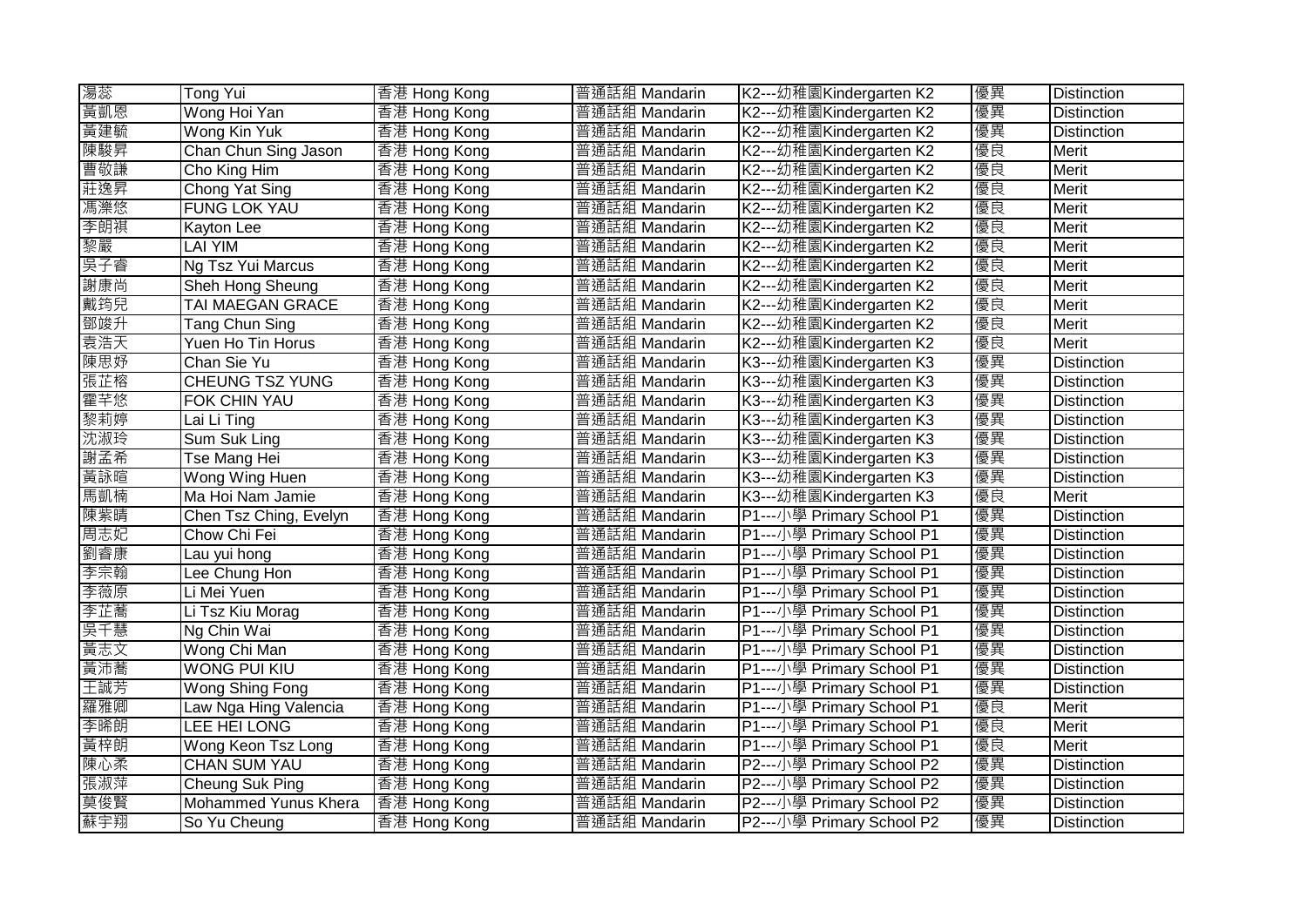| 黃美玲 | Wong Mei Ling         | 香港 Hong Kong  | 普通話組 Mandarin | P2---小學 Primary School P2   | 優異 | <b>Distinction</b> |
|-----|-----------------------|---------------|---------------|-----------------------------|----|--------------------|
| 黃婷婷 | Wong Ting Ting        | 香港 Hong Kong  | 普通話組 Mandarin | P2---小學 Primary School P2   | 優異 | <b>Distinction</b> |
| 陳佳慧 | Chan Kai Wai          | 香港 Hong Kong  | 普通話組 Mandarin | P3---小學 Primary School P3   | 優異 | Distinction        |
| 龍敬心 | <b>LOONG KING SUM</b> | 香港 Hong Kong  | 普通話組 Mandarin | P3---小學 Primary School P3   | 優異 | <b>Distinction</b> |
| 沈冠良 | Sum Kung Leung        | 香港 Hong Kong  | 普通話組 Mandarin | P3---小學 Primary School P3   | 優異 | <b>Distinction</b> |
| 吳樺禎 | <b>WU HUA ZHEN</b>    | 香港 Hong Kong  | 普通話組 Mandarin | P3---小學 Primary School P3   | 優良 | Merit              |
| 鄭珈浠 | Cheng Ka Hei          | 香港 Hong Kong  | 普通話組 Mandarin | P4---小學 Primary School P4   | 優異 | <b>Distinction</b> |
| 鄭穎謙 | Cheng Wing Him        | 香港 Hong Kong  | 普通話組 Mandarin | P4---小學 Primary School P4   | 優異 | <b>Distinction</b> |
| 曹玉婷 | Cho Yuk Ting          | 香港 Hong Kong  | 普通話組 Mandarin | P4---小學 Primary School P4   | 優異 | <b>Distinction</b> |
| 賴穎柔 | Lai Amilia            | 香港 Hong Kong  | 普通話組 Mandarin | P4---小學 Primary School P4   | 優異 | <b>Distinction</b> |
| 林嘉琪 | LIN JIAQI             | 香港 Hong Kong  | 普通話組 Mandarin | P4---小學 Primary School P4   | 優異 | <b>Distinction</b> |
| 謝縉瑤 | Saejie Chun Yiu       | 香港 Hong Kong  | 普通話組 Mandarin | P4---小學 Primary School P4   | 優異 | <b>Distinction</b> |
| 杜珈妮 | To Ka Nei             | 香港 Hong Kong  | 普通話組 Mandarin | P4---小學 Primary School P4   | 優異 | <b>Distinction</b> |
| 袁海禎 | Yuen Hoi Ching        | 香港 Hong Kong  | 普通話組 Mandarin | P4---小學 Primary School P4   | 優良 | <b>Merit</b>       |
| 陳縉羲 | Chan Chun Hei         | 香港 Hong Kong  | 普通話組 Mandarin | P5---小學 Primary School P5   | 優異 | Distinction        |
| 陳霆熹 | <b>CHAN TING HEI</b>  | 香港 Hong Kong  | 普通話組 Mandarin | P5---小學 Primary School P5   | 優異 | <b>Distinction</b> |
| 陳凌慧 | Chen Ling Wai         | 香港 Hong Kong  | 普通話組 Mandarin | P5---小學 Primary School P5   | 優異 | <b>Distinction</b> |
| 鄭思晴 | Cheng Sze Ching       | 香港 Hong Kong  | 普通話組 Mandarin | P5---小學 Primary School P5   | 優異 | <b>Distinction</b> |
| 張偉霆 | Cheung Wai Ting       | 香港 Hong Kong  | 普通話組 Mandarin | P5---小學 Primary School P5   | 優異 | <b>Distinction</b> |
| 伍芳  | Helen Wu              | 香港 Hong Kong  | 普通話組 Mandarin | P5---小學 Primary School P5   | 優異 | <b>Distinction</b> |
| 韓宜婷 | Hon Yi Ting           | 香港 Hong Kong  | 普通話組 Mandarin | P5---小學 Primary School P5   | 優異 | <b>Distinction</b> |
| 林雅婷 | Lam Nga Ting          | 香港 Hong Kong  | 普通話組 Mandarin | P5---小學 Primary School P5   | 優異 | Distinction        |
| 李美劭 | Lee Mei Shui          | 香港 Hong Kong  | 普通話組 Mandarin | P5---小學 Primary School P5   | 優異 | <b>Distinction</b> |
| 廖珮盛 | Liu Pui Sing          | 香港 Hong Kong  | 普通話組 Mandarin | P5---小學 Primary School P5   | 優異 | Distinction        |
| 陳峻添 | <b>CHAN TSUN TIM</b>  | 香港 Hong Kong  | 普通話組 Mandarin | P5---小學 Primary School P5   | 優良 | Merit              |
| 雷欽淇 | <b>LEI YAM KI</b>     | 香港 Hong Kong  | 普通話組 Mandarin | P5---小學 Primary School P5   | 優良 | Merit              |
| 蔣伊婷 | Cheung Yi Ting        | 香港 Hong Kong  | 普通話組 Mandarin | P6---小學 Primary School P8   | 優異 | <b>Distinction</b> |
| 賴倩姍 | Lai Sing Shan         | 香港 Hong Kong  | 普通話組 Mandarin | P6---小學 Primary School P7   | 優異 | Distinction        |
| 林澄言 | Lam Ching Yin         | 香港 Hong Kong  | 普通話組 Mandarin | P6---小學 Primary School P6   | 優異 | <b>Distinction</b> |
| 林敬轩 | <b>LIM JING XUAN</b>  | 馬來西亞 Malaysia | 普通話組 Mandarin | P6---小學 Primary School P6   | 優異 | Distinction        |
| 古舒心 | Ku Shu Sum            | 香港 Hong Kong  | 普通話組 Mandarin | S1---中學 Secondary School S1 | 優異 | <b>Distinction</b> |
| 黃佩瑜 | WONG PUI YU           | 香港 Hong Kong  | 普通話組 Mandarin | S1---中學 Secondary School S1 | 優良 | Merit              |
| 呂閏德 | LU YUN TAK            | 香港 Hong Kong  | 普通話組 Mandarin | S2---中學 Secondary School S2 | 優異 | <b>Distinction</b> |
| 方穎新 | <b>FANG WING SAN</b>  | 香港 Hong Kong  | 普通話組 Mandarin | S2---中學 Secondary School S2 | 優良 | Merit              |
| 陳菁民 | Chan Ching Man        | 香港 Hong Kong  | 普通話組 Mandarin | S3---中學 Secondary School S3 | 優異 | <b>Distinction</b> |
| 張淑真 | Cheing Suk Chun       | 香港 Hong Kong  | 普通話組 Mandarin | S3---中學 Secondary School S3 | 優異 | <b>Distinction</b> |
| 成一林 | CHENG YAT LAM         | 香港 Hong Kong  | 普通話組 Mandarin | S3---中學 Secondary School S3 | 優異 | <b>Distinction</b> |
| 葉欣翹 | YE, YAN KIU PEONY     | 香港 Hong Kong  | 普通話組 Mandarin | S3---中學 Secondary School S3 | 優異 | <b>Distinction</b> |
| 陳泓安 | <b>CHEN WANG ON</b>   | 香港 Hong Kong  | 普通話組 Mandarin | S3---中學 Secondary School S3 | 優良 | Merit              |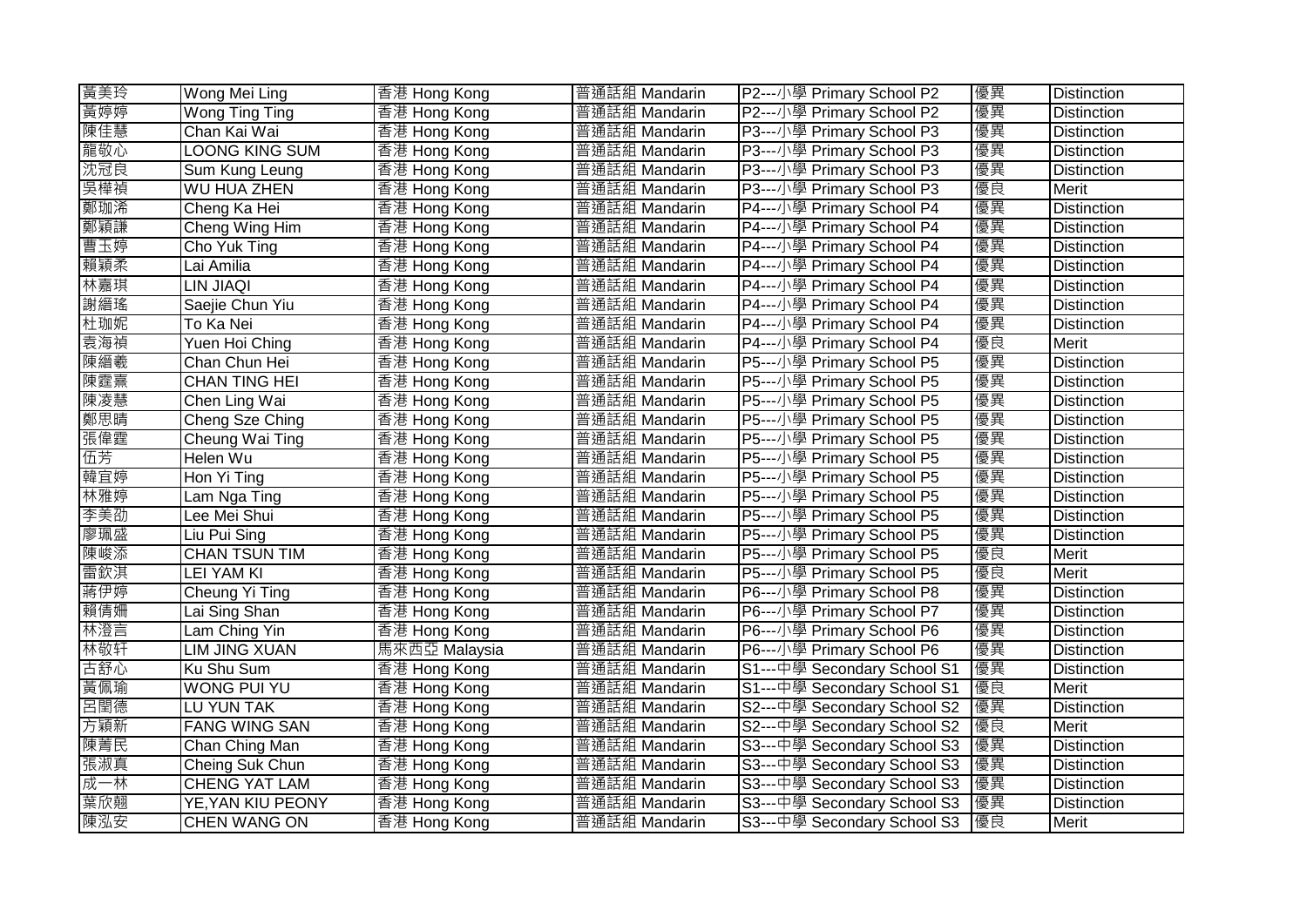| 傅靖媛 | FU CHING WUN         | 香港 Hong Kong | 普通話組 Mandarin | S4---中學 Secondary School S4 | 優異 | <b>Distinction</b> |
|-----|----------------------|--------------|---------------|-----------------------------|----|--------------------|
| 古冰心 | Ku Ping Sum          | 香港 Hong Kong | 普通話組 Mandarin | S4---中學 Secondary School S4 | 優異 | <b>Distinction</b> |
| 卓芊妤 | Cho, Qian - Yu       | 台灣 Taiwan    | 普通話組 Mandarin | S5---中學 Secondary School S5 | 優良 | Merit              |
| 馮淑欣 | <b>Feng Shuxin</b>   | 香港 Hong Kong | 普通話組 Mandarin | OPEN--公開組                   | 優異 | <b>Distinction</b> |
| 吳偉倫 | Ng Wai Lun           | 香港 Hong Kong | 普通話組 Mandarin | OPEN--公開組                   | 優異 | <b>Distinction</b> |
| 黃麗凌 | Wong Lai Ling        | 香港 Hong Kong | 普通話組 Mandarin | OPEN--公開組                   | 優異 | Distinction        |
| 陳淑玲 | Chan Suk Ling        | 香港 Hong Kong | 英語組 English   | K1---幼稚園Kindergarten K1     | 優異 | <b>Distinction</b> |
| 劉琦臻 | Lau Kei Chun         | 香港 Hong Kong | 英語組 English   | K1---幼稚園Kindergarten K1     | 優異 | <b>Distinction</b> |
| 吳子嫣 | Ng Tsz Yin Isabelle  | 香港 Hong Kong | 英語組 English   | K1---幼稚園Kindergarten K1     | 優異 | <b>Distinction</b> |
| 黃心妍 | Wong Sum Yin         | 香港 Hong Kong | 英語組 English   | K1---幼稚園Kindergarten K1     | 優異 | <b>Distinction</b> |
| 蘇庭椲 | SO Brendan           | 香港 Hong Kong | 英語組 English   | K1---幼稚園Kindergarten K1     | 優良 | Merit              |
| 楊壹琳 | Yeung Yat Lam        | 香港 Hong Kong | 英語組 English   | K1---幼稚園Kindergarten K1     | 優良 | <b>Merit</b>       |
| 張力善 | Cheung Lik Sin       | 香港 Hong Kong | 英語組 English   | K2---幼稚園Kindergarten K2     | 優異 | <b>Distinction</b> |
| 林牧昀 | Henry Lam            | 香港 Hong Kong | 英語組 English   | K2---幼稚園Kindergarten K2     | 優異 | Distinction        |
| 郭紫盈 | Kwok tsz ying        | 香港 Hong Kong | 英語組 English   | K2---幼稚園Kindergarten K2     | 優異 | Distinction        |
| 林佳蓉 | Lam Kai Yung         | 香港 Hong Kong | 英語組 English   | K2---幼稚園Kindergarten K2     | 優異 | <b>Distinction</b> |
| 劉梓樂 | LAU Tsz Lok Addison  | 香港 Hong Kong | 英語組 English   | K2---幼稚園Kindergarten K2     | 優異 | Distinction        |
| 吳子睿 | Ng Tsz Yui Marcus    | 香港 Hong Kong | 英語組 English   | K2---幼稚園Kindergarten K2     | 優異 | Distinction        |
| 黃凱恩 | Wong Hoi Yan         | 香港 Hong Kong | 英語組 English   | K2---幼稚園Kindergarten K2     | 優異 | Distinction        |
| 黃建瑋 | Wong King Wai        | 香港 Hong Kong | 英語組 English   | K2---幼稚園Kindergarten K2     | 優異 | Distinction        |
| 黃雅萍 | Wong Nga Ping        | 香港 Hong Kong | 英語組 English   | K2---幼稚園Kindergarten K2     | 優異 | Distinction        |
| 余晞嵐 | Yu Hei Laam          | 香港 Hong Kong | 英語組 English   | K2---幼稚園Kindergarten K2     | 優異 | Distinction        |
| 阮樂瑤 | Yuen Lok Yiu         | 香港 Hong Kong | 英語組 English   | K2---幼稚園Kindergarten K2     | 優異 | <b>Distinction</b> |
| 鍾呈  | Chung janelle        | 香港 Hong Kong | 英語組 English   | K2---幼稚園Kindergarten K2     | 優良 | Merit              |
| 鄧欣洵 | <b>DENG XINXUN</b>   | 香港 Hong Kong | 英語組 English   | K2---幼稚園Kindergarten K2     | 優良 | Merit              |
| 馮濼悠 | <b>FUNG LOK YAU</b>  | 香港 Hong Kong | 英語組 English   | K2---幼稚園Kindergarten K2     | 優良 | Merit              |
| 林愷恩 | Lam Hoi Yan Charis   | 香港 Hong Kong | 英語組 English   | K2---幼稚園Kindergarten K2     | 優良 | Merit              |
| 劉依晴 | Lau Yi Ching Andrea  | 香港 Hong Kong | 英語組 English   | K2---幼稚園Kindergarten K2     | 優良 | Merit              |
| 李栢翹 | LEE BAK KIU, CARDIFF | 香港 Hong Kong | 英語組 English   | K2---幼稚園Kindergarten K2     | 優良 | Merit              |
| 鄧亦雅 | TANG Ivana           | 香港 Hong Kong | 英語組 English   | K2---幼稚園Kindergarten K2     | 優良 | Merit              |
| 尹立仁 | Wan Lap Yan          | 香港 Hong Kong | 英語組 English   | K2---幼稚園Kindergarten K2     | 優良 | Merit              |
| 楊柏熙 | YEUNG Pak Hei Jacen  | 香港 Hong Kong | 英語組 English   | K2---幼稚園Kindergarten K2     | 優良 | Merit              |
| 張瑋希 | Cheung Wai Hei       | 香港 Hong Kong | 英語組 English   | K3---幼稚園Kindergarten K3     | 優異 | Distinction        |
| 吳俊竹 | Ng Chun Cheuk        | 香港 Hong Kong | 英語組 English   | K3---幼稚園Kindergarten K3     | 優異 | <b>Distinction</b> |
| 夏陽仁 | Raymond Ha           | 香港 Hong Kong | 英語組 English   | K3---幼稚園Kindergarten K3     | 優異 | Distinction        |
| 關悦翹 | Kwan Yuet Kiu        | 香港 Hong Kong | 英語組 English   | K3---幼稚園Kindergarten K3     | 優良 | Merit              |
| 梁峻賢 | LEUNG CHUN YIN       | 香港 Hong Kong | 英語組 English   | K3---幼稚園Kindergarten K3     | 優良 | Merit              |
| 丘柏翹 | Yau Pak Kiu          | 香港 Hong Kong | 英語組 English   | K3---幼稚園Kindergarten K3     | 優良 | Merit              |
| 許秉勳 | Hui Ping Fun         | 香港 Hong Kong | 英語組 English   | P1---小學 Primary School P1   | 優異 | <b>Distinction</b> |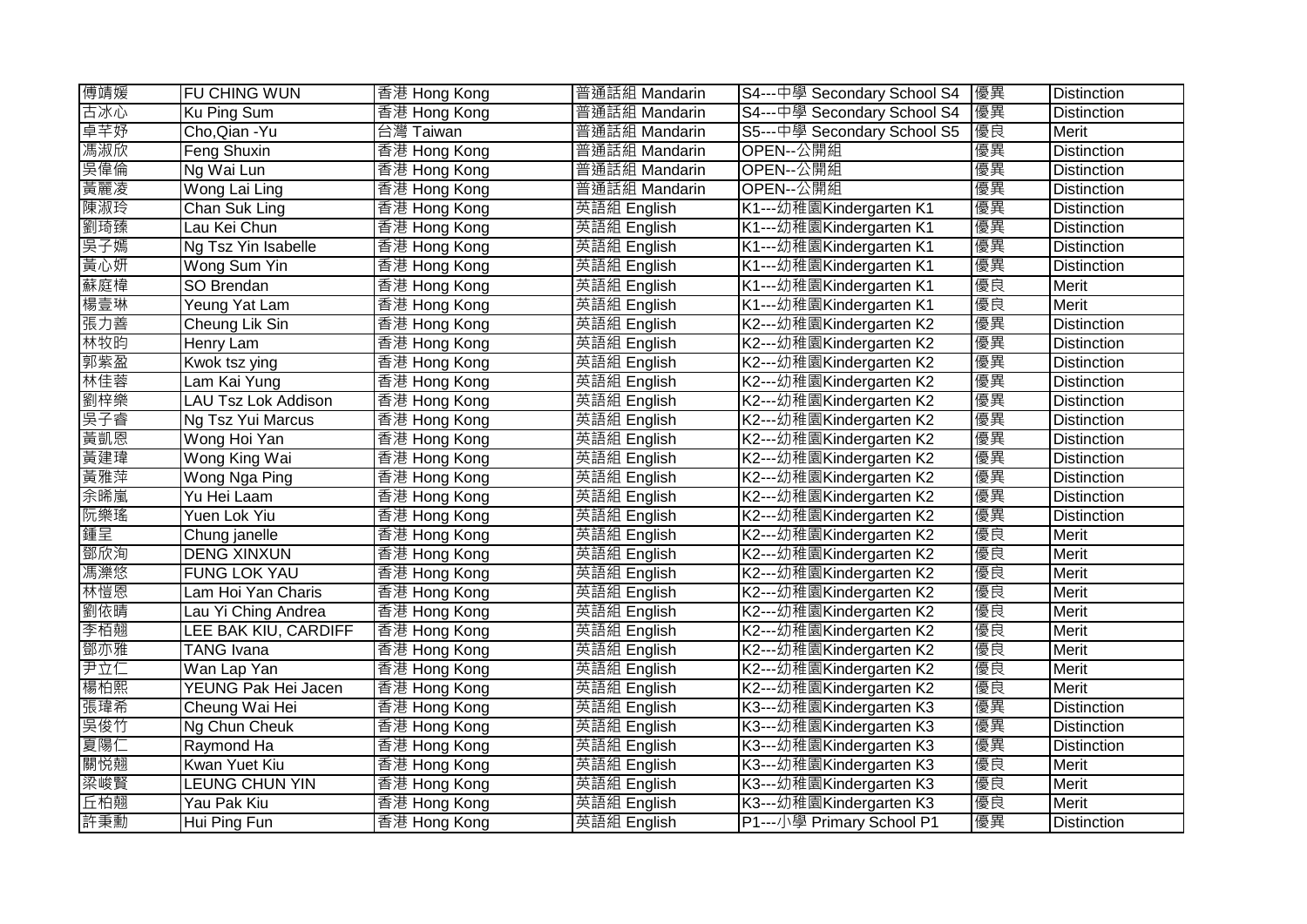| 李弘睿 | Lee Wang Yui Clement     | 香港 Hong Kong  | 英語組 English | P1---小學 Primary School P1 | 優異 | <b>Distinction</b> |
|-----|--------------------------|---------------|-------------|---------------------------|----|--------------------|
| 聶子堯 | NIP TSZ.YIU              | 香港 Hong Kong  | 英語組 English | P1---小學 Primary School P1 | 優異 | Distinction        |
| 謝國華 | Tse Kwok Wa              | 香港 Hong Kong  | 英語組 English | P1---小學 Primary School P1 | 優異 | Distinction        |
| 黃琬盛 | Wong Yuen Sing           | 香港 Hong Kong  | 英語組 English | P1---小學 Primary School P1 | 優異 | <b>Distinction</b> |
| 羅雅卿 | Law Nga Hing Valencia    | 香港 Hong Kong  | 英語組 English | P1---小學 Primary School P1 | 優良 | Merit              |
| 李琛柔 | LI SUM YAU               | 香港 Hong Kong  | 英語組 English | P1---小學 Primary School P1 | 優良 | Merit              |
| 胡日愉 | Wu Yat Yu Abigail        | 香港 Hong Kong  | 英語組 English | P1---小學 Primary School P1 | 優良 | Merit              |
| 陳禮意 | Chan Lai Yi              | 香港 Hong Kong  | 英語組 English | P2---小學 Primary School P2 | 優異 | <b>Distinction</b> |
| 陳淑政 | Chan Suk Ching           | 香港 Hong Kong  | 英語組 English | P2---小學 Primary School P2 | 優異 | <b>Distinction</b> |
| 許家利 | Hui Ka Li                | 香港 Hong Kong  | 英語組 English | P2---小學 Primary School P2 | 優異 | <b>Distinction</b> |
| 莫俊賢 | Mohammed Yunus Khera     | 香港 Hong Kong  | 英語組 English | P2---小學 Primary School P2 | 優異 | <b>Distinction</b> |
| 王俊男 | Wong Chun Nam            | 香港 Hong Kong  | 英語組 English | P2---小學 Primary School P2 | 優異 | <b>Distinction</b> |
| 郭思语 | <b>KOAY SZE YEE</b>      | 馬來西亞 Malaysia | 英語組 English | P2---小學 Primary School P2 | 優良 | Merit              |
| 郭栢昊 | Kwok Pak Ho Marcus       | 香港 Hong Kong  | 英語組 English | P2---小學 Primary School P2 | 優良 | Merit              |
| 任欣玥 | Yam Yan Yuet             | 香港 Hong Kong  | 英語組 English | P2---小學 Primary School P2 | 優良 | <b>Merit</b>       |
| 朱霈恩 | Chu Pui Yan Emma         | 香港 Hong Kong  | 英語組 English | P3---小學 Primary School P3 | 優異 | <b>Distinction</b> |
| 徐芷穎 | Chui Chi Wing            | 香港 Hong Kong  | 英語組 English | P3---小學 Primary School P3 | 優異 | Distinction        |
| 闕怡雯 | Kwan Yi Man              | 香港 Hong Kong  | 英語組 English | P3---小學 Primary School P3 | 優異 | <b>Distinction</b> |
| 李皓昕 | Lee Ho Yan Ashley        | 香港 Hong Kong  | 英語組 English | P3---小學 Primary School P3 | 優異 | <b>Distinction</b> |
| 戴靖兒 | TAI CORDIS JANE          | 香港 Hong Kong  | 英語組 English | P3---小學 Primary School P3 | 優異 | <b>Distinction</b> |
| 鄧翱兒 | <b>TANG Chloe</b>        | 香港 Hong Kong  | 英語組 English | P3---小學 Primary School P3 | 優異 | Distinction        |
| 黃寧憲 | Wong Ling Hin            | 香港 Hong Kong  | 英語組 English | P3---小學 Primary School P3 | 優異 | Distinction        |
| 楊佳燕 | Yeung Kai Yin            | 香港 Hong Kong  | 英語組 English | P3---小學 Primary School P3 | 優異 | <b>Distinction</b> |
| 連倫燕 | Lin Lun Yin              | 香港 Hong Kong  | 英語組 English | P3---小學 Primary School P3 | 優良 | Merit              |
| 毛亮瑜 | Mo Leung Yu              | 香港 Hong Kong  | 英語組 English | P3---小學 Primary School P3 | 優良 | Merit              |
| 聶凱恩 | <b>NIP HOI YAN NORAH</b> | 香港 Hong Kong  | 英語組 English | P3---小學 Primary School P3 | 優良 | Merit              |
| 曾頌恩 | <b>TSANG CHUNG YAN</b>   | 香港 Hong Kong  | 英語組 English | P3---小學 Primary School P3 | 優良 | Merit              |
| 鄭珈浠 | Cheng Ka Hei             | 香港 Hong Kong  | 英語組 English | P4---小學 Primary School P4 | 優異 | <b>Distinction</b> |
| 徐芷晴 | Chui Chi Ching           | 香港 Hong Kong  | 英語組 English | P4---小學 Primary School P4 | 優異 | <b>Distinction</b> |
| 何卓蕎 | Ho Cheuk Kiu Angie       | 香港 Hong Kong  | 英語組 English | P4---小學 Primary School P4 | 優異 | Distinction        |
| 賴孟儒 | Lai Man Yu               | 香港 Hong Kong  | 英語組 English | P4---小學 Primary School P4 | 優異 | Distinction        |
| 劉善茹 | Lau Sin Yu               | 香港 Hong Kong  | 英語組 English | P4---小學 Primary School P4 | 優異 | <b>Distinction</b> |
| 李行知 | LI Hang Chi              | 香港 Hong Kong  | 英語組 English | P4---小學 Primary School P4 | 優異 | Distinction        |
| 伍葆進 | Ng Bo Chun Angus         | 香港 Hong Kong  | 英語組 English | P4---小學 Primary School P4 | 優異 | Distinction        |
| 聶子晴 | <b>NIP TSZ CHING</b>     | 香港 Hong Kong  | 英語組 English | P4---小學 Primary School P4 | 優異 | <b>Distinction</b> |
| 黃豪瑞 | Wong Ho Shui             | 香港 Hong Kong  | 英語組 English | P4---小學 Primary School P4 | 優異 | <b>Distinction</b> |